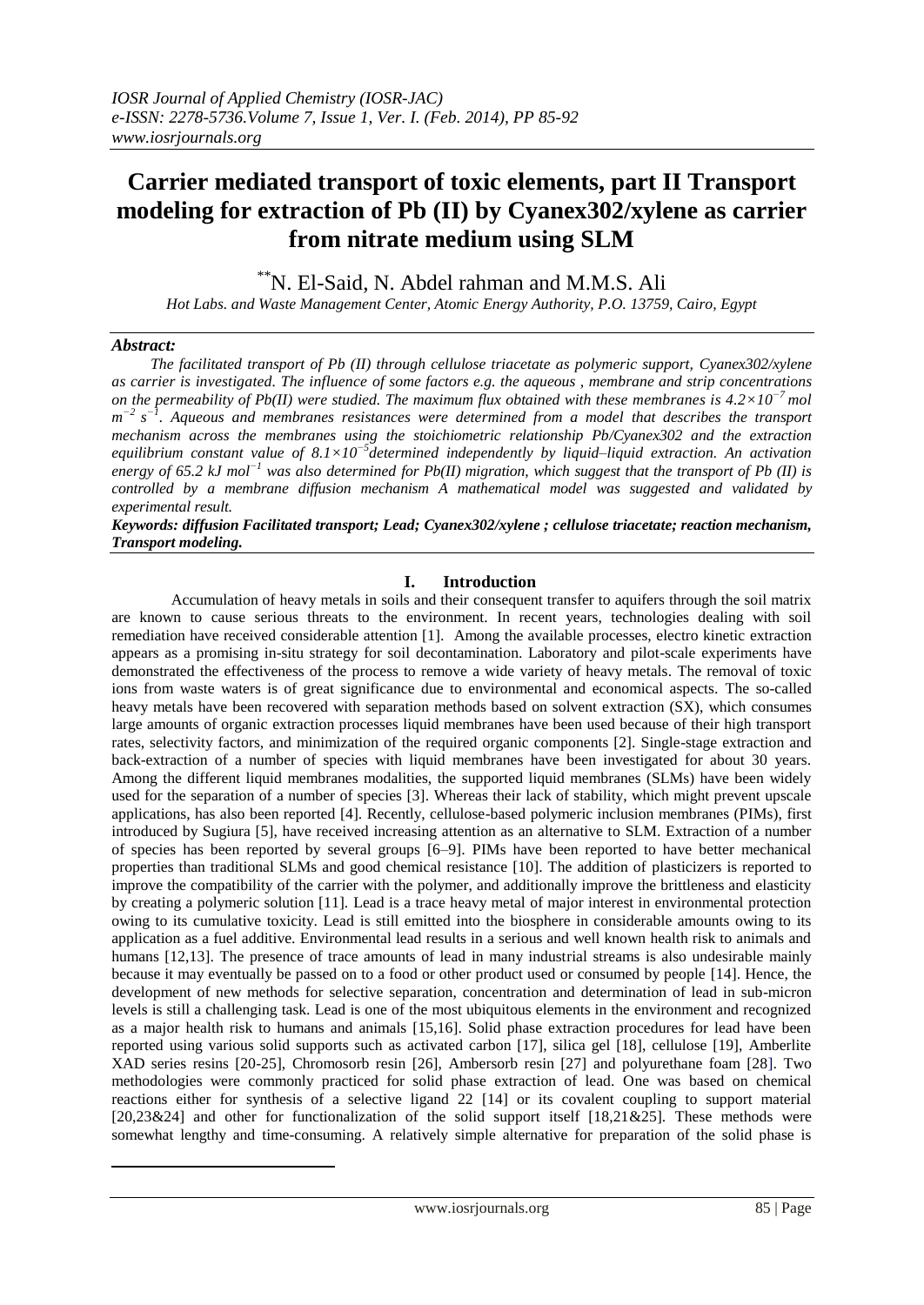based upon the impregnation of reagents on solid supports. Interesting studies using acidic organophosphorous extractant such as DEHPA (di-(2-ethylhexyl) phosphoric acid), Cyanex 272 (bis(2,4,4-trimethyl pentyl)<sup>1</sup>

phosphinic acid), Cyanex302 (bis(2,4,4-trimethylpentyl) monothiophosphinic acid), Cyanex301(bis(2,4,4 trimethylpentyl) dithio phosphinic acid) and PC-88A or IONOQUEST 801 (2-ethylhexyl hydrogen 2-ethylhexyl phosphonate) impregnated on a solid support have been reported [29-34]. Mechanism and kinetics of the sorption of cadmium (II) with Cyanex302 [31] and Cyanex301 [32] was undertaken. The extent of impregnation of Cyanex302 [33] and PC-88A [34] on different Amberlite XAD series resins was found to influence the extractability of cadmium(II) and copper(II) [33] and ytterbium(III), terbium(III), samarium(III) and lanthanum(III) [32]. Selective separation of iron(III), cadmium(II) and nickel(II) was achieved using Cyanex272 and Cyanex302 impregnated on Amberlite XAD-2 by controlling aqueous phase pH [32]. While the decontamination of ground water for some heavy metals was possible due to the high sorption capacity of Cyanex302 impregnated on Amberlite IRA-96 [33]. Extraction of lead with DEHPA, Cyanex272 and IONOQUEST 801 impregnated on Amberlite XAD-7 was influenced by the pH of aqueous phase and type of extractant [34]. No attempts have been made for selective separation and concentration of lead to facilitate its determination from complex matrices using Cyanex302 impregnated on C18 disc. Solid phase extraction methods using columns with a narrow internal diameter limit the usable flow rates to a range of  $1-10 \text{ cm}^3 \text{ min}^{-1}$ resulting in long time for enrichment from large sample volumes. While C18 discs enable much higher flow rates [35]. In view of this the extraction of lead with Cyanex302 impregnated on C18 disc and determination by FAAS was systematically studied. This type of solid phase overcomes the limitations of solvent extraction, over use of large quantities of organic solvents while high specificity and selectivity of a liquid cation exchanger can be achieved by controlling the sorption and elution parameters. N.El-said etal studied the transport of Cd(II) from high salinity chloride medium through supported liquid membrane ,part (I)[38].We conducted the work to cover a great area of other toxic elements such as pb (II),Cr(III),etc.

# **II. Experimental**

 Cyanex302 from Aldrich, DTPA (diethylene triamine tetra acetic acid) from Fluka Switzerland, lead chloride (99%) from Merck. Other chemicals are analytical grade from Fluka. Atomic absorption/Emission Spectrophotometer 210/VGP, Buck scientific, USA, was used for determination of cadmium concentration. The apparatus used for membrane extraction is shown in Fig.1. It is composed of two cylindrical vessels made of Teflon and Plexiglas. They are arranged both coaxially and vertically. The liquid membrane was fixed on Sartorius SM cellulose acetate microporous carrier (thickness 65 mm, diameter of pores 0.2 mm, porosity 70%, effective area 6.25 cm<sup>2</sup>); placed at the bottom of the inner vessel. The carrier was washed and dried with acetone, then saturated with the membrane phase. The volumes of the solutions placed in the outer (feed phase, F) and inner (receiving phase, S) vessels, were 50 and 25 cm<sup>3</sup>, respectively Fig.1 show the scheme of Pertraction apparatus: (1) double shield glass outer vessel, (2) Plexiglas inner tube, (3) Teflon cross stirring blade, (4) Teflon holder, (5) silicon rubber ring, (6) niobium holder, (7) titanium holder, (8) magnet. basis of numerous experiments at various stirring rates, stirring rate of 150 rpm in the counter-current mode, using a cross shaped Teflon stirrer was found to be optimal. The distance of stirrer from the membrane was fixed at about 3 mm, the level of both phases were the same, small volumes of both phases were taken out at various time intervals for measuring lead(II) concentration. Unless otherwise stated experiments were performed at  $25^{\circ}$ C.



*Fig.1.Scheme of Pertraction apparatus: (1)double shield glass outer vessel, (2)Plexiglas inner tube, (3) Teflon cross stirring blade, (4) Teflon holder, (5) silicon rubber ring, (6) niobium holder, (7) titanium holder, (8) magnet*

1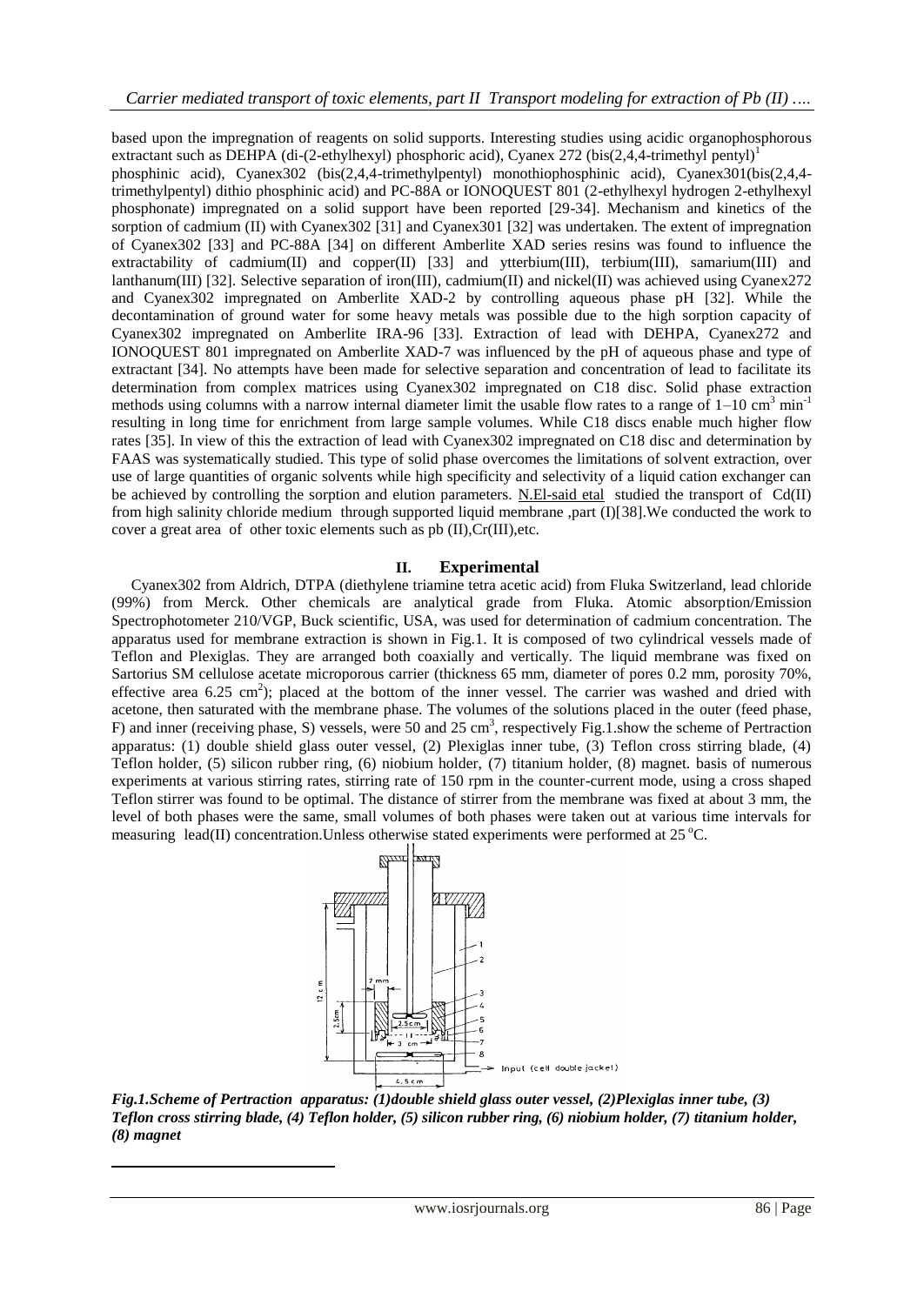#### **III. Results and discussion**

 The transport of Pb(II) from chloride medium through SLM containing Cyanex302 was investigated as a function of the feed and membrane composition. It was found that the transport behavior, although from relatively high initial concentration of Pb(II) in the feed, is in good accordance with the above-described model [35,36]. The processes that can occur as interfering factors responsible for hydrochloric acid and water transport was described [38]. Under the assumptions of steady state and linear concentration gradients with very low values of  $K_{ds}/K_{dF}$ , ratio, where  $K_{ds}$  and  $K_{dF}$  are the distribution ratios of metal species between the membrane, the strip and the feed solution. Providing, instantaneous interfacial chemical reactions between metal species and the carrier, and low metal concentration, the following equation was derived for metal transport through a flatsheet of SLM [36, 37]. n. Providing, instantion, the fitting the set of  $\frac{S}{V}Pt$ .

the feed solution. Providing, instantaneous interfacial chemical reactions between metal sp  
or, and low metal concentration, the following equation was derived for metal transport through  
SLM [36, 37].  

$$
\ln \frac{C_F}{C_{OF}} = -\frac{S}{V} Pt
$$
................. 1

where, *t* is the time (s) elapsed since the beginning of the permeation process,  $C_F$  and  $C_{0F}$  are the metal ion where, *t* is the time (s) engised since the beginning of the permeation process,  $c_F$  and  $c_{0F}$  are the metal for concentration at *t* and zero time, respectively,  $V_F$  is the feed volume (cm<sup>3</sup>), *S* is the effective (cm<sup>2</sup>) and *P* is the permeability coefficient (cm/s). The interfering factors can be described [38] as the following equations:<br>  $Pb(H) + 2NO_0^- + 2S \leq \frac{F-M}{P}b(NO_0) \leq 2S \leq 2S$ equations:

$$
Pb(H) + 2NO_3^- + 2S \xleftarrow{F-M} Pb(NO_3)_2.2S
$$
\n
$$
H^+ + NO_3^- + nS \xleftarrow{F-M} HCl.nS
$$
\n
$$
H_2O + mS \xleftarrow{F-M} H_2O.mS
$$
\n
$$
H^+ + mS \xleftarrow{F-M} H_2O.mS
$$

Where S is denotes, the solvent, TBP and the bar indicates organic phase. Also, the symbols 'F-M' and 'M-S' above and below the arrow in expressions (1), (2), (3) and (4) denote 'feed membrane' interface and 'membrane-strip' interface. At these respective interfaces, the complexation reaction and decomplexation (i.e. reverse) reaction occurs, respectively. SLM is considered to be stable when its ability to mediate active mass transport in the system investigated conserved for a sufficiently long Pertraction time.

#### **3.1. Influence of aqueous phase acidities**

Effect of the feed solution acidity pH from 1–3, having high concentration "0.1-3M" of NaNO<sub>3</sub> on the transport of Pb(II) was studied. The initial metal concentration in the feed was 0.01M much lower than the carrier concentrations (0.3M). A solution of 0.02M DPTA, was used as the stripping phase. Transport of Pb(II) courses are shown in Fig.2. Transport of Pb(II) in all systems investigated can be described by reaction (R-1). In the time interval from 0.5 to 1 h and feed metal concentration  $C_{FD}$  0.01 M, when [HNO<sub>3</sub>]<sub>0F</sub> 0.1M and the feed acidity decreased to pH~2, the nitric acid transport from the feed into the strip solution decreased. Consequently, the acid concentration gradient in the feed diffusion layer decreased due to the transport of  $HNO<sub>3</sub>$  and caused an increase of  $K_{\text{dF}}$  of Pb(II). On the other hand, an increase in  $K_{\text{dS}}$  Pb(II) can be demonstrated at pH= 4–5, in consequence of increasing significance of the solvation mechanism [7]. Both of these effects led to the decrease of  $P_F$  of Pb(II) at 0.1M [HCl]F, where  $K_{dS}$  decreases rapidly with increasing [HNO<sub>3</sub>]<sub>F</sub>.As in Fig.2. it is obvious that  $P$  of Pb(II) increases with decreasing  $[HNO<sub>3</sub>]$ .

#### **3.2. Effect of carrier (Cyanex302) concentration**

Based on the above results, a composition of  $0.01M$  Pb(II) in  $0.3M$  NaNO<sub>3</sub> at pH= 3, for the feed solution was chosen. Unless otherwise stated, the composition of strip solution remained at 0.02M DPTA, 0.1M NaNO<sub>3</sub>, and pH 4–5, Fig.3 depicts the effect of membrane concentration on the extraction of Pb(II). It shows the transport kinetics in terms of  $ln(C_F/C_{0F})$  versus time curves. It was noticed that there is no deviation from linearity in the pertraction process. It is obvious that moderate increase in cyanex302 concentration, leads to an increase in initial flux of the metal through the membrane and exhibits a maximum at 0.5M cyanex302.While the value of distribution ratio continues to increase progressively. For instance, by changing the cyanex302 concentration from 0.1 to 0.3 M, the distribution ratio of Pb(II) was increased by 40 times. The calculated values of the effective permeability coefficients for the extracted complex of Pb(II) in the membrane lie in a relatively wide interval, as shown in Fig.4,the permeability coefficients of the metal investigated through SLM calculated from the slopes of the linear parts of the  $\ln(C_F/C_{0F})$  versus time plot. It is clear that, there is an effective increase of permeability coefficient upon increasing cyanex302 concentration from 0.1 to 0.3 M in membrane phase. The permeability coefficient of Pb(II) increased as cyanex302 concentration increased from 0.1 to 0.3M membrane concentration, due to higher distribution coefficient with increasing cyanex302 concentration in the membrane phase. This is probably due to the potential gradient of pH's between the feed and the strip. Steady increase of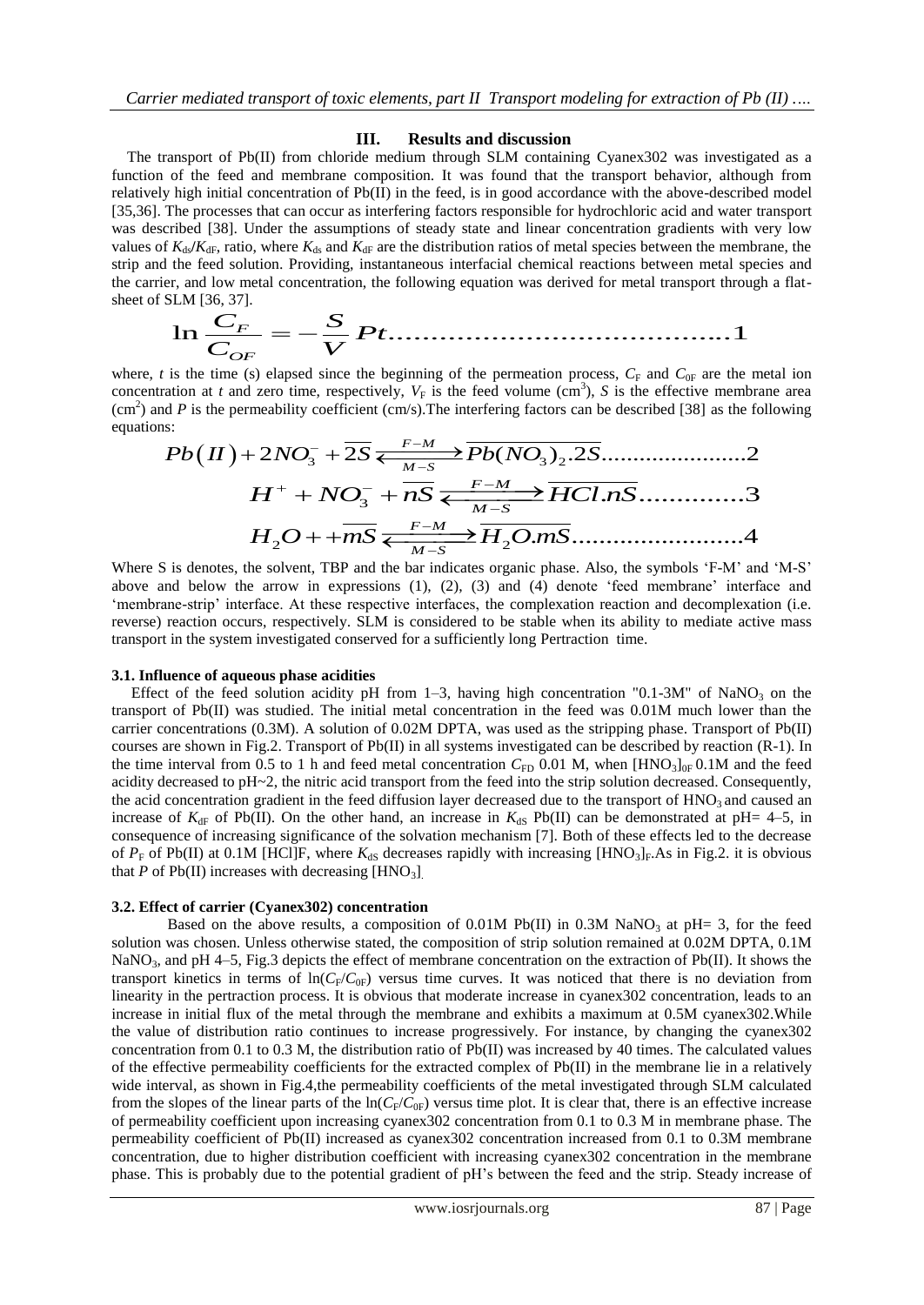permeability coefficients is observed upon increasing cyanex302 concentrations from 0.1 to 0.3M. After 0.5h pertraction, the metal yield in the strip was 45% with further increase upon increasing time. This equilibrium state was achieved after 1 h for 0.3M cyanex302, this linearity occurs after about 2 h pertraction Fig.5. After 0.5 h of pertraction, about 45% of initial amount of Pb(II) was accumulated in the stripping phase. But the transport of Pb(II) appeared to be stopped after 1 h pertraction with 85% yield in the strip phase which may be due to membrane stability and linear concentration gradient resulting in equilibrium between feed and strip, this fact is confirmed by the significant a small decrease of pH of the stripping phase.

## **3.3. Influence of strip concentration**

Figs.4 and 6, shows the influence of strip concentration from  $(0.005-0.02M$  DPTA). It is interesting to note that the effects of changing strip concentration onto the transport of Pb (II) were different. With increasing strip concentration, from 0.005 to 0.02M DPTA the transport of Pb(II) increased, with no deviation from linearity upon further increase, from 0.005 to 0.02M DPTA. This may be due to the low transport of  $HNO<sub>3</sub>$ alone and the low transport of water from the phase with the higher value of thermodynamic activity into the other with the lower one that could occur in principle by an extraction mechanism [16] according to R-4. This is confirmed by slightly decreasing the measured pH values of strip phase after 2 h and longer time of per traction. The ratio between transport rates of  $HNO<sub>3</sub>$  acid and that of metal plays an important role, i.e. when the metal transport is faster, it is preferentially accumulated in the strip and the extraction efficiency is high. While, if the metal transport rate is slower than the acid transport rate, the acid is transported preferentially into the strip phase causing low extraction efficiency.

# **3.4. Effect of temperature**

Figs. (7 and 8), shows that there is an increase in the permeability coefficient by increasing temperature up to 298 K. At fixed stirring rate, the natural logarithm of the rate constant was found to be linear with respect to 1/*T* (Fig.9), which allowed estimating the activation energy of the slope of the straight line according to the Arrhenius and Eyring equations. The activation energies from temperature range 278–298K for the studied system was calculated to be 65 k cal/mol at our hydrodynamic conditions. The estimated activation energy falls in the suggestion that the transport of Pb(II) is likely controlled by chemical reaction controlled process.

## **Pertraction model**

In order to have a quantitative description of the transport across the membranes, a model was developed based on a simplified method described elsewhere [18] and the following assumptions:

- (1)- The higher stability and lower transport of acid and water
- (2)- The chemical reactions are fast at the interface [19].
- (3)- The linear concentration gradients across the aqueous boundary layers
- (4)- The species concentration are the same in the interface as in the bulk.
- (5)- Negligible of metal concentration at the membrane.

The extraction process [20] at the source membrane interface can be represented by the following reaction:

$$
Pb_{sm,i}^{2+} + 2HA_{2(ms,i)} \leftrightarrow Pb(HA)_{(ms,i)} + 2H_{+sm,i}....5
$$
  

$$
k_{ex}^{q} = \frac{[Pb(HA)_{(ms,i)}][H_{+sm,i}]^{2}}{[Pb_{sm,i}^{2+}] + [(HA2)_{2(ms,i)}]^{\frac{(2+q)}{2}}}
$$
............6

Where HA represents the cyanex302 species and the subscripts m, membrane phase; i, interface; s, source solution. Hence, the flux of Pb(II) across the membranes can be described applying Fick's first law to the diffusion of metal across the different interfaces. The metal flux at the source*/*membrane interface, *J*<sup>a</sup> , is defined as

([ ( ) ])................8 [ ( ) ([ ( ) ] [ ( ) ])........7 [ ( ) , 1 max , 1 *a a a a i a a a b a i J M n dx d M n J D M n M n dx d M n J D*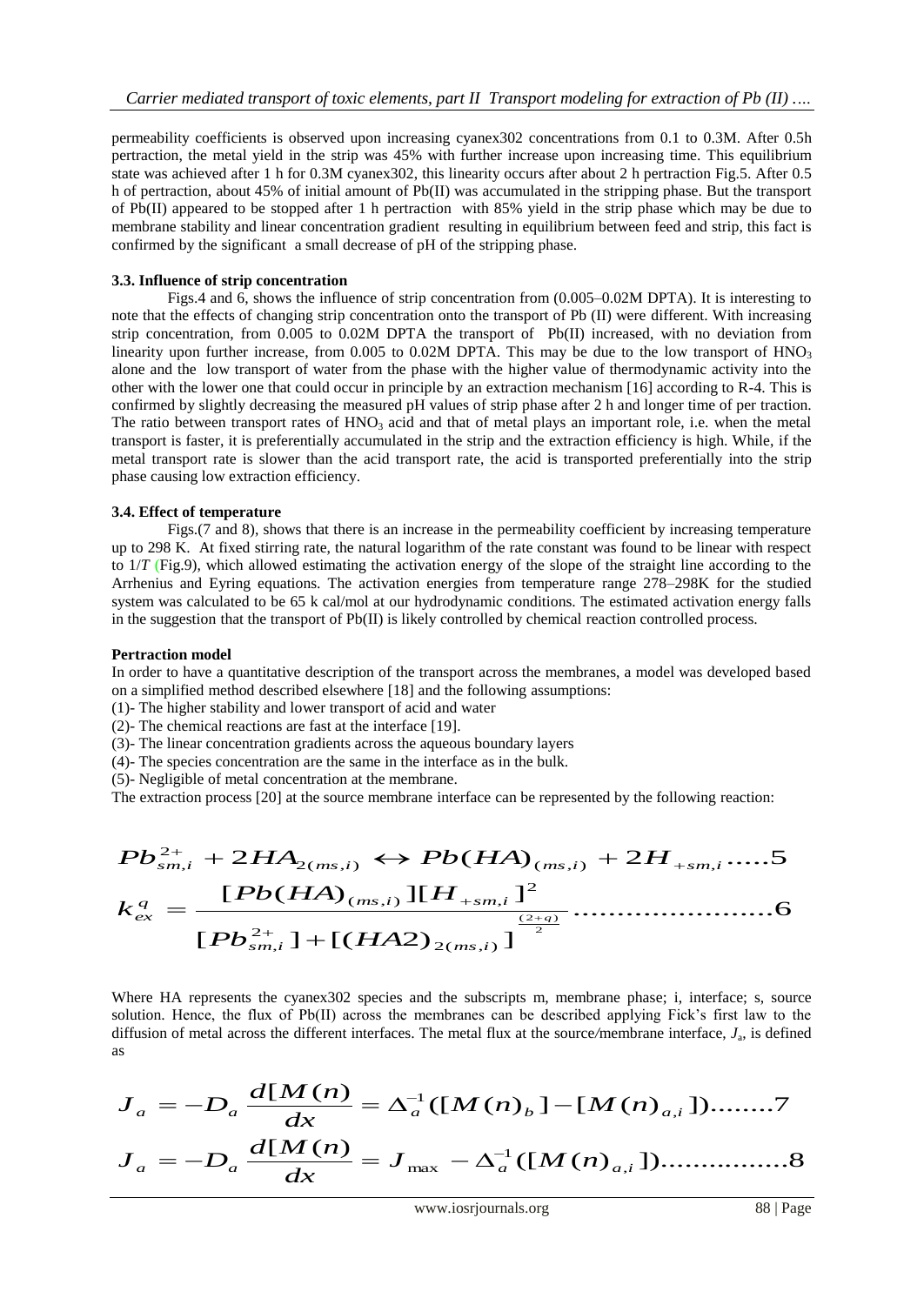Where the subscript b stands for bulk concentrations. The metal flux at the membrane phase,  $J<sub>m</sub>$ , is defined by the following equation:

$$
J_{m} = -D_{m} \frac{d[M(n)]}{dx} = \Delta_{m}^{-1}([M(n)_{ms,i}] - [M(n)_{r,i}]) = \Delta_{m}^{-1}[M(n)_{m,s,i}] \dots 9
$$

The terms *Δ*<sup>m</sup> and *Δ*<sup>a</sup> represent the resistances across the membrane phase and the aqueous phases, respectively. With  $\Delta_m = \delta_m/D_m$  and  $\Delta_a = \delta_a/D_a$ ,  $\delta_m$  is the thickness of the membrane layer, and  $\delta_a$  the thickness of the queous boundary layer, whereas  $D<sub>m</sub>$  represents the apparent iffusion coefficient and  $D<sub>a</sub>$  represents the true aqueous diffusion coefficient. At steady state,  $J_m = J_a = J$ , and thus, combining Eqs.(6), (7) and (9), considering the diffusion of mainly one species in the membrane phase, the overall flux *J* is given by:

$$
J = \frac{J_{\max} \Delta_a k_{ex} [(HA)_{2,ms,i}]^{(2+q)/2}}{\Delta_m [H_{sm,i}]^2 + \Delta_a k_{ex} [(HA)_{2,ms,i}]^{(2+q)/2}} \dots \dots \dots \dots 10
$$

Or, if we consider the transport to occur under first-order kinetics, we can express the transport of lead in terms

Or, if we consider the transport to occur under first-order kinetics, we can express the transport of lead in ten  
of permeability, this is, the velocity at which the metal is transported as:  

$$
P = \frac{k_{ex}[(HA)_{2,ms,i}]}{\Delta_m[H_{sm,i}]^2 + \Delta_a k_{ex}[(HA)_{2,ms,i}]}\dots 11
$$

This equation shows the dependence that permeability has with several parameters, which contain valuable information on the limiting processes of the diffusion and chemical reactions that are actually occurring in the membrane. The aforementioned information is contained in (a) the maximum theoretical flux in the membranes extraction constant. Transform of equation, therefore

(*J*max), (b) the aqueous and organic resistances and (c) the complex stoichiometry (depending on *q*) and <sup>1</sup> [ ] 2 , 2, , ............................12 [( ) *m sm i a ex ms i H P k HA* 

P 
$$
K_{ex}
$$
  $[(HA)_{2,ms,i}]$   
-log P = log  $\frac{k_{ex}}{\Delta_m}$  + log  $\frac{[H_{sm,i}]^2}{[(HA)_{2,ms,i}]}$  +  $\Delta_a$ ............13

by neglecting  $\Delta_a$  since it is very small and taking  $k_{ex} = \Delta_m$  arbitrary for approximation, so  $\log \frac{k_{ex}}{\Delta_b} \to 0$ *m*  $\frac{k_{ex}}{k_{ex}}$   $\rightarrow$  $\frac{ex}{\Delta_m}$   $\rightarrow$  0, therefore, equation (14)is a linear relation as postulated in assumption (3)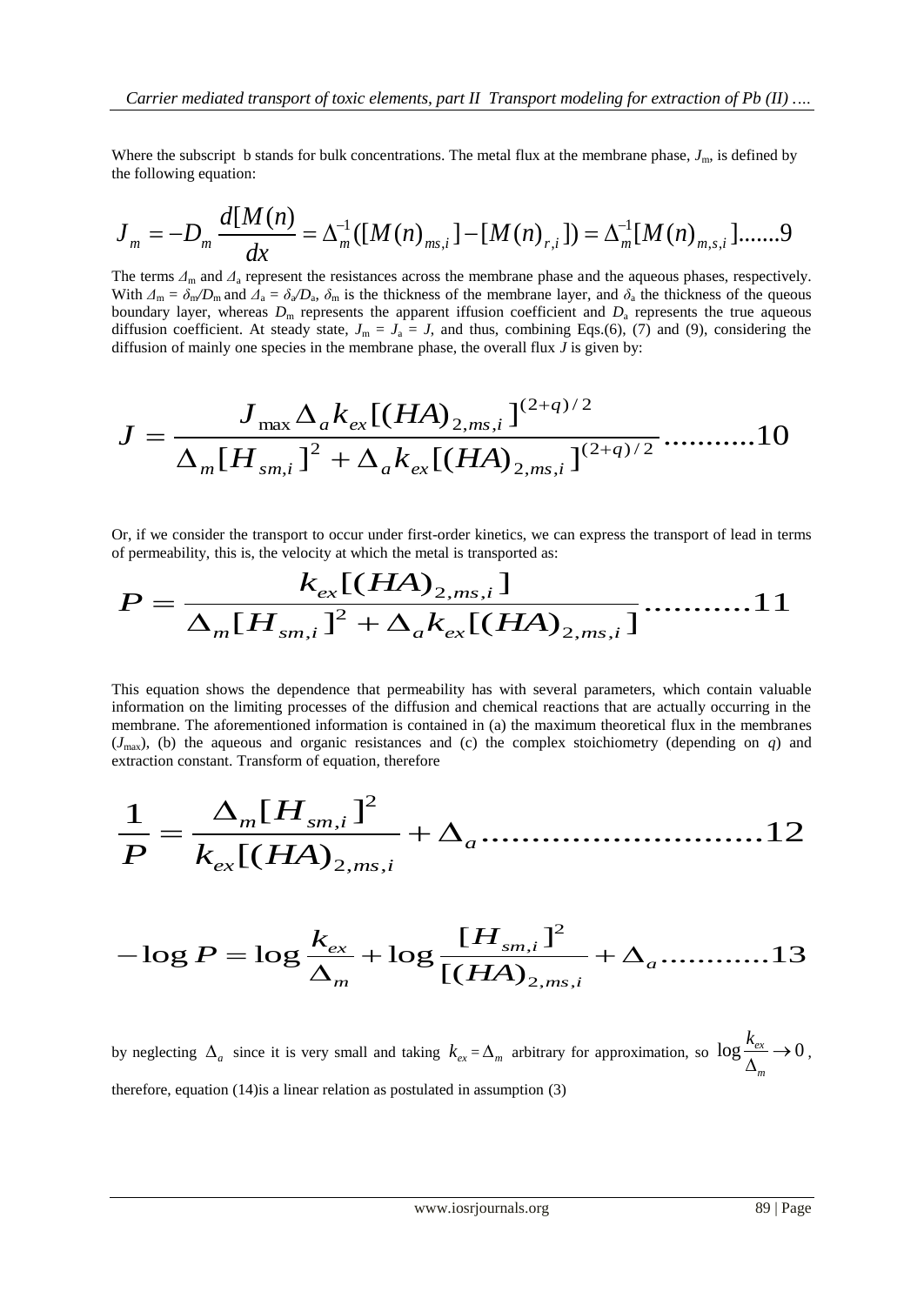**Carrier mediated transport of toxic elements, part II** Transport modeling for extraction of Pb (II)

\n
$$
-\log P = \log \frac{[H_{sm,i}]^2}{[(HA)_{2,ms,i}]^2}
$$

$$
- \log F - \log \frac{[{{(HA})}_{2,m},i}{{[({HA})}_{2,m},i} \cdot ... \cdot {]}^{12}
$$
  
- log P = 2log[H<sub>sm,i</sub>] - log [(HA)<sub>2,m</sub>,<sub>i</sub>............15]

the previous suggested **model by N.El-Said** in equations (14 or 15) can be represented by three dimension optimization, Figs (9,10 ,11and 12).

### **IV. Conclusion**

A pertraction membrane can be designed for pertraction of Pb from nitrate medium by cyanex302/xylene using DPTA as stripping agent. The activation energy calculated was found to be 65 kcal/mol for the studied system. Under the same hydrodynamic conditions, a simple pertraction permeable model was evaluated in a good agreement with experimental results

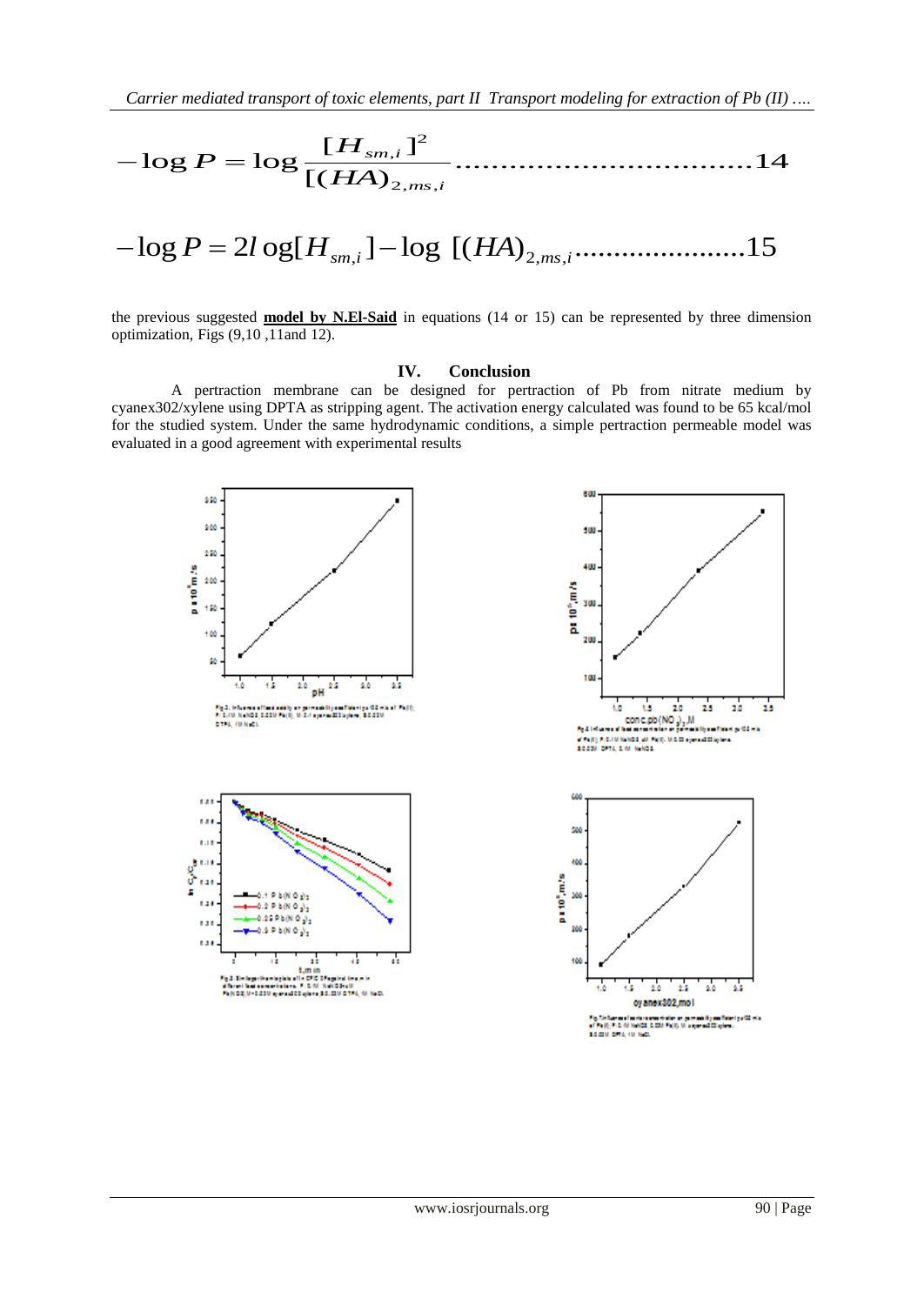